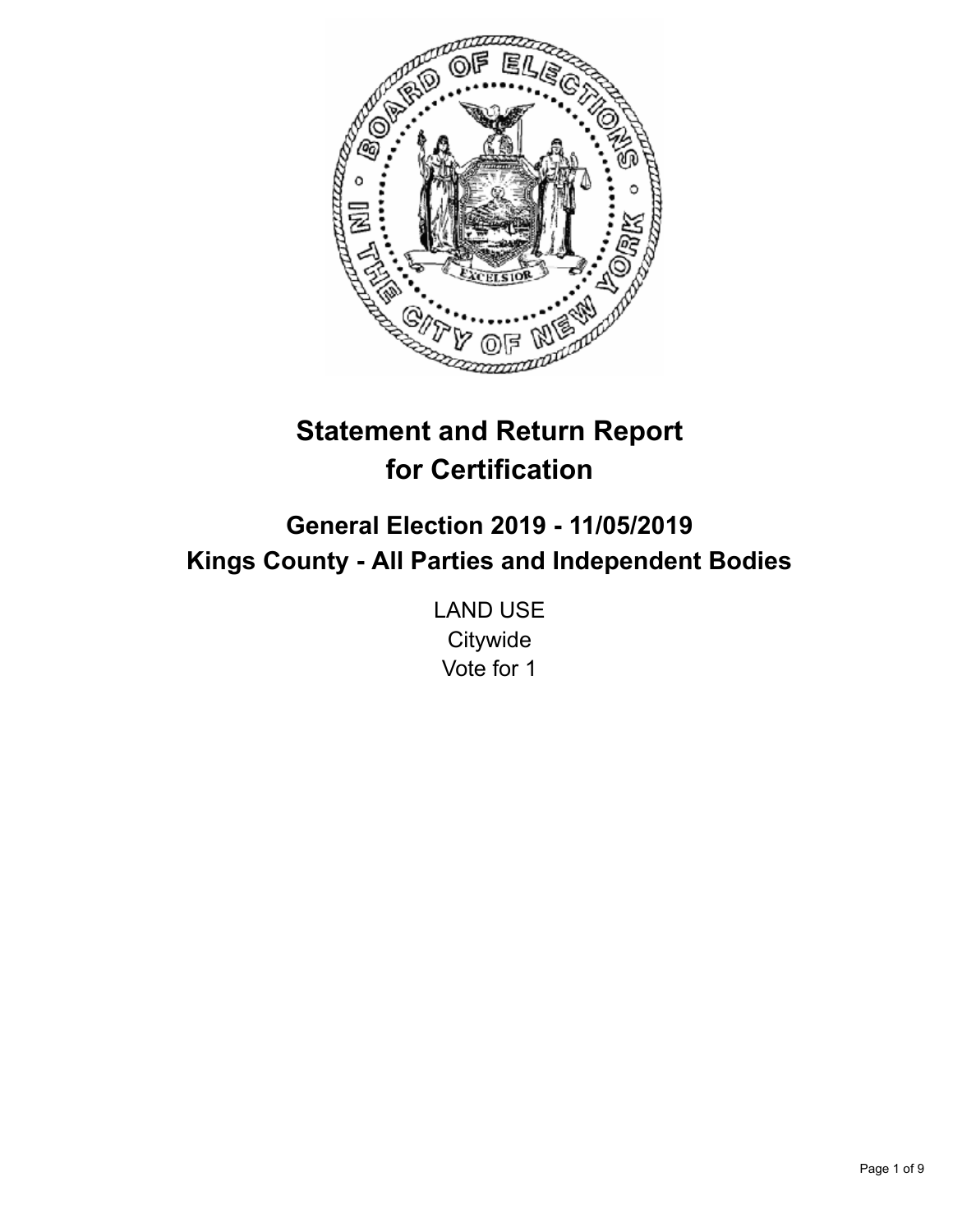

| PUBLIC COUNTER                                           | 10,193       |
|----------------------------------------------------------|--------------|
| MANUALLY COUNTED EMERGENCY                               |              |
| ABSENTEE / MILITARY                                      | 245          |
| AFFIDAVIT                                                | 65           |
| Total Ballots                                            | 10,504       |
| Less - Inapplicable Federal/Special Presidential Ballots | $\mathbf{0}$ |
| <b>Total Applicable Ballots</b>                          | 10,504       |
| YES                                                      | 5,761        |
| NO.                                                      | 2,726        |
| <b>Total Votes</b>                                       | 8,487        |
| Unrecorded                                               | 2.017        |

## **Assembly District 42**

| <b>PUBLIC COUNTER</b>                                    | 12,780 |
|----------------------------------------------------------|--------|
| <b>MANUALLY COUNTED EMERGENCY</b>                        | 0      |
| ABSENTEE / MILITARY                                      | 228    |
| AFFIDAVIT                                                | 162    |
| <b>Total Ballots</b>                                     | 13,170 |
| Less - Inapplicable Federal/Special Presidential Ballots | 0      |
| <b>Total Applicable Ballots</b>                          | 13,170 |
| <b>YES</b>                                               | 8,162  |
| <b>NO</b>                                                | 2,256  |
| <b>Total Votes</b>                                       | 10,418 |
| Unrecorded                                               | 2,752  |

| <b>PUBLIC COUNTER</b>                                    | 14,892   |
|----------------------------------------------------------|----------|
| <b>MANUALLY COUNTED EMERGENCY</b>                        | $\Omega$ |
| ABSENTEE / MILITARY                                      | 226      |
| AFFIDAVIT                                                | 169      |
| <b>Total Ballots</b>                                     | 15,287   |
| Less - Inapplicable Federal/Special Presidential Ballots | 0        |
| <b>Total Applicable Ballots</b>                          | 15,287   |
| <b>YES</b>                                               | 10,443   |
| <b>NO</b>                                                | 1,969    |
| <b>Total Votes</b>                                       | 12,412   |
| Unrecorded                                               | 2.875    |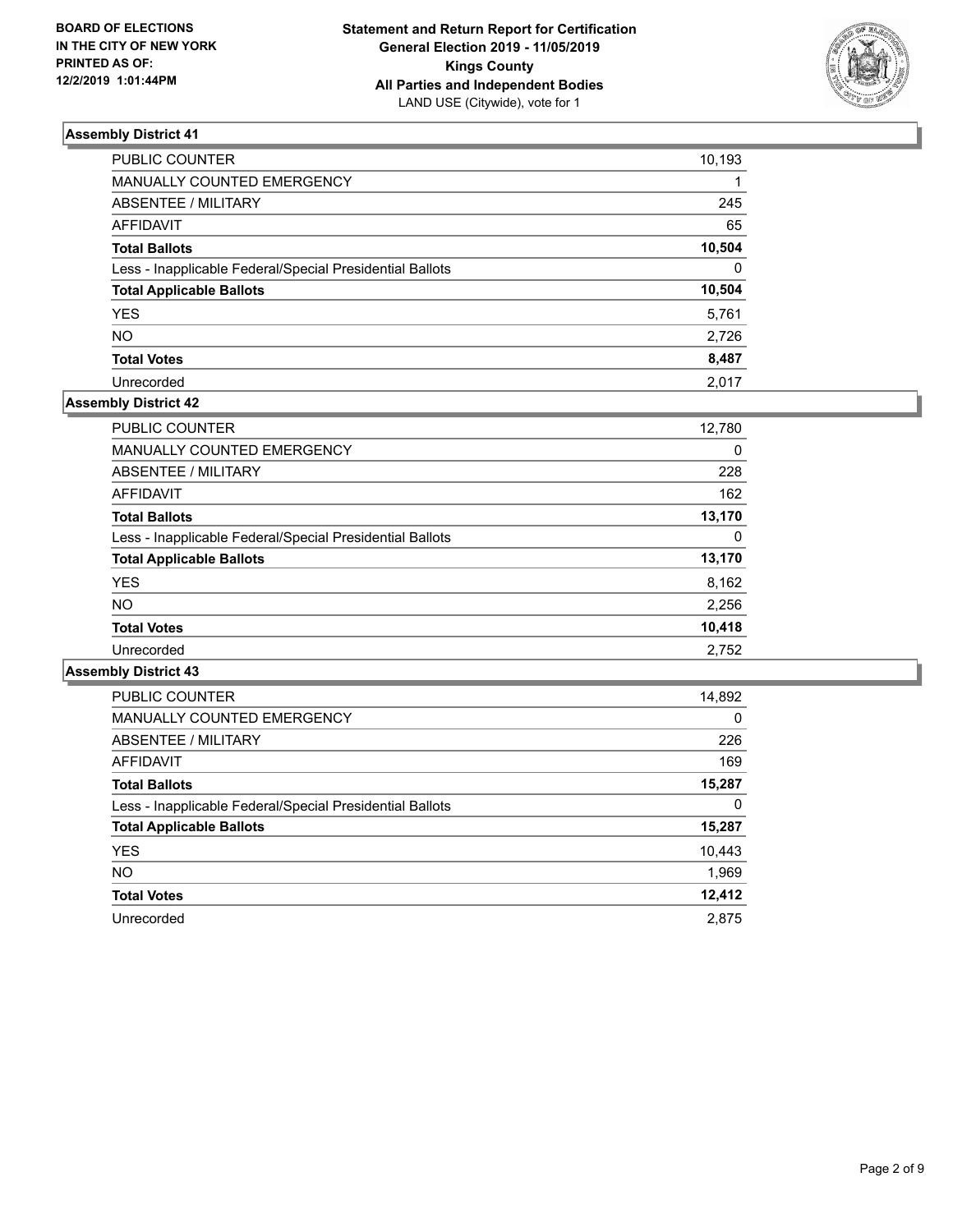

| PUBLIC COUNTER                                           | 16,947   |
|----------------------------------------------------------|----------|
| MANUALLY COUNTED EMERGENCY                               |          |
| ABSENTEE / MILITARY                                      | 179      |
| <b>AFFIDAVIT</b>                                         | 203      |
| <b>Total Ballots</b>                                     | 17,330   |
| Less - Inapplicable Federal/Special Presidential Ballots | $\Omega$ |
| <b>Total Applicable Ballots</b>                          | 17,330   |
| <b>YES</b>                                               | 11,659   |
| NΟ                                                       | 3,812    |
| <b>Total Votes</b>                                       | 15,471   |
| Unrecorded                                               | 1.859    |

## **Assembly District 45**

| <b>PUBLIC COUNTER</b>                                    | 6,453 |
|----------------------------------------------------------|-------|
| <b>MANUALLY COUNTED EMERGENCY</b>                        | 0     |
| ABSENTEE / MILITARY                                      | 163   |
| AFFIDAVIT                                                | 41    |
| <b>Total Ballots</b>                                     | 6,657 |
| Less - Inapplicable Federal/Special Presidential Ballots | 0     |
| <b>Total Applicable Ballots</b>                          | 6,657 |
| <b>YES</b>                                               | 2,893 |
| <b>NO</b>                                                | 2,383 |
| <b>Total Votes</b>                                       | 5,276 |
| Unrecorded                                               | 1,381 |
|                                                          |       |

| <b>PUBLIC COUNTER</b>                                    | 10,283   |
|----------------------------------------------------------|----------|
| <b>MANUALLY COUNTED EMERGENCY</b>                        | $\Omega$ |
| ABSENTEE / MILITARY                                      | 325      |
| <b>AFFIDAVIT</b>                                         | 94       |
| <b>Total Ballots</b>                                     | 10,702   |
| Less - Inapplicable Federal/Special Presidential Ballots | 0        |
| <b>Total Applicable Ballots</b>                          | 10,702   |
| <b>YES</b>                                               | 6,070    |
| NO.                                                      | 2,361    |
| <b>Total Votes</b>                                       | 8,431    |
| Unrecorded                                               | 2.271    |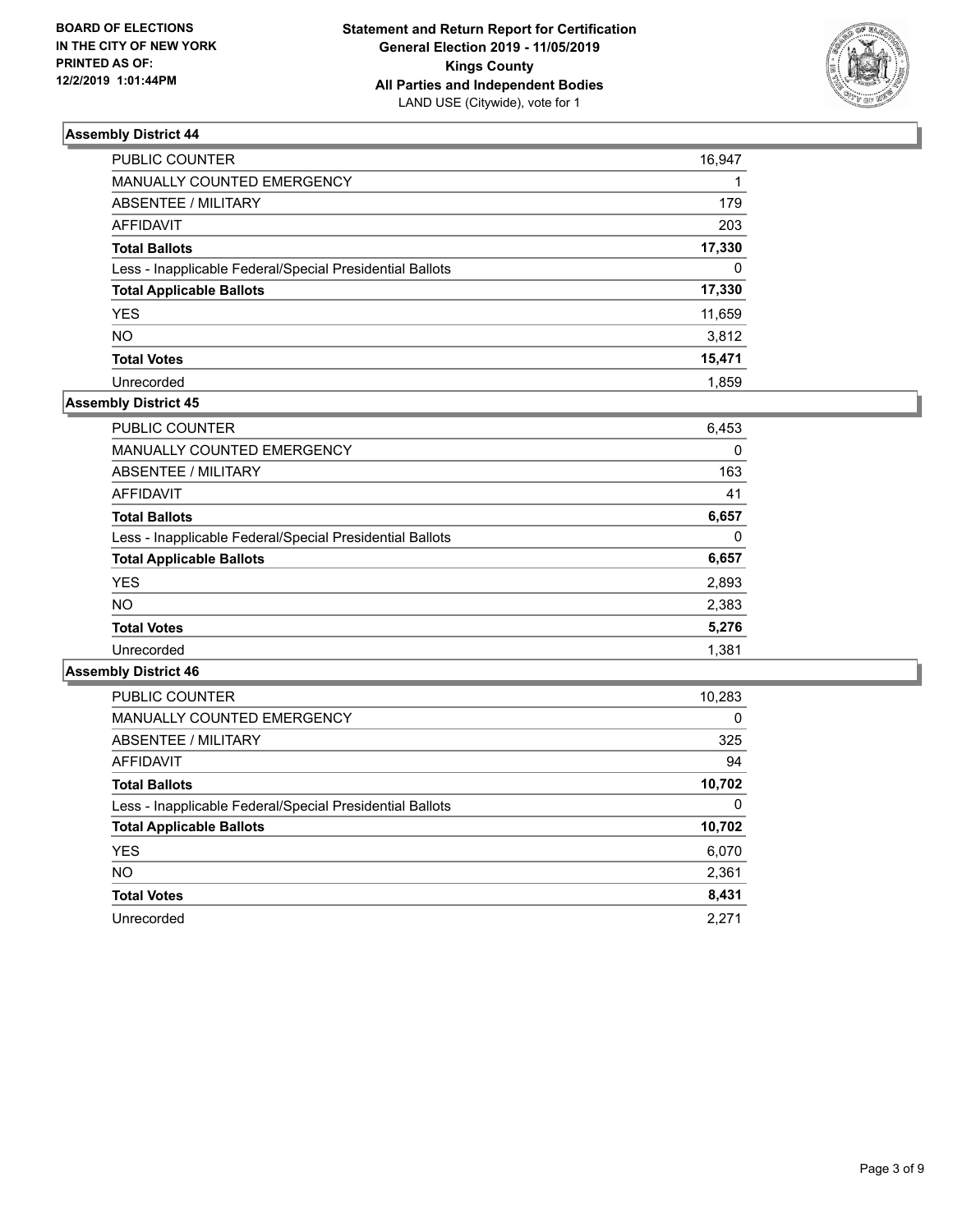

| PUBLIC COUNTER                                           | 6,041    |
|----------------------------------------------------------|----------|
| MANUALLY COUNTED EMERGENCY                               | $\Omega$ |
| ABSENTEE / MILITARY                                      | 183      |
| AFFIDAVIT                                                | 55       |
| <b>Total Ballots</b>                                     | 6,279    |
| Less - Inapplicable Federal/Special Presidential Ballots | $\Omega$ |
| <b>Total Applicable Ballots</b>                          | 6,279    |
| <b>YES</b>                                               | 3,598    |
| <b>NO</b>                                                | 1,283    |
| <b>Total Votes</b>                                       | 4,881    |
| Unrecorded                                               | 1.398    |

## **Assembly District 48**

| PUBLIC COUNTER                                           | 6,289 |
|----------------------------------------------------------|-------|
| MANUALLY COUNTED EMERGENCY                               | 0     |
| ABSENTEE / MILITARY                                      | 103   |
| AFFIDAVIT                                                | 52    |
| <b>Total Ballots</b>                                     | 6,444 |
| Less - Inapplicable Federal/Special Presidential Ballots | 0     |
| <b>Total Applicable Ballots</b>                          | 6,444 |
| <b>YES</b>                                               | 1,701 |
| NO.                                                      | 3.904 |
| <b>Total Votes</b>                                       | 5,605 |
| Unrecorded                                               | 839   |

| <b>PUBLIC COUNTER</b>                                    | 5,004    |
|----------------------------------------------------------|----------|
| <b>MANUALLY COUNTED EMERGENCY</b>                        |          |
| ABSENTEE / MILITARY                                      | 125      |
| <b>AFFIDAVIT</b>                                         | 32       |
| <b>Total Ballots</b>                                     | 5,162    |
| Less - Inapplicable Federal/Special Presidential Ballots | $\Omega$ |
| <b>Total Applicable Ballots</b>                          | 5,162    |
| <b>YES</b>                                               | 3,057    |
| <b>NO</b>                                                | 1,050    |
| <b>Total Votes</b>                                       | 4,107    |
| Unrecorded                                               | 1.055    |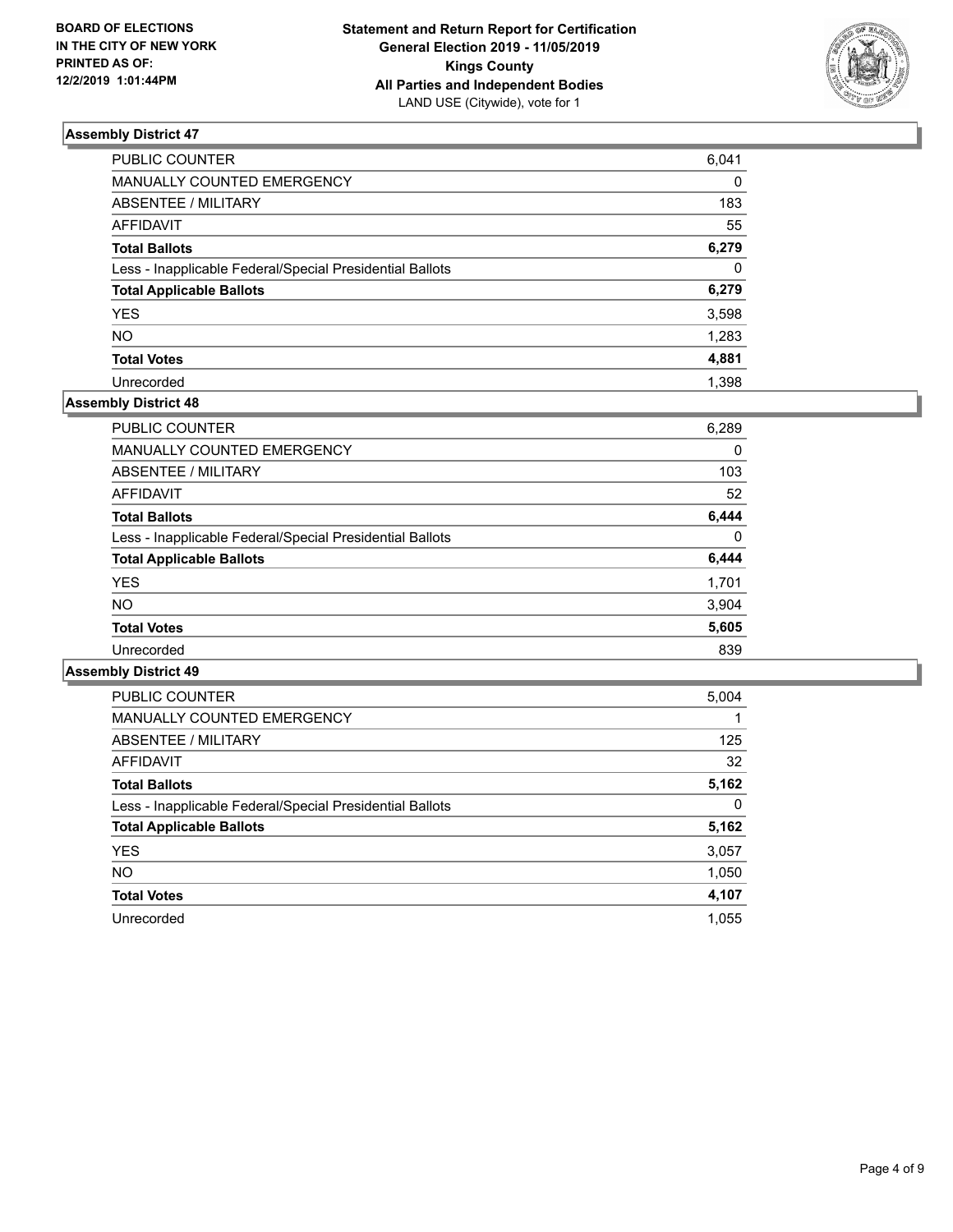

| PUBLIC COUNTER                                           | 10,373   |
|----------------------------------------------------------|----------|
| MANUALLY COUNTED EMERGENCY                               | 0        |
| ABSENTEE / MILITARY                                      | 114      |
| AFFIDAVIT                                                | 130      |
| Total Ballots                                            | 10,617   |
| Less - Inapplicable Federal/Special Presidential Ballots | $\Omega$ |
| <b>Total Applicable Ballots</b>                          | 10,617   |
| <b>YES</b>                                               | 7,578    |
| NO.                                                      | 1,855    |
| <b>Total Votes</b>                                       | 9,433    |
| Unrecorded                                               | 1.184    |

## **Assembly District 51**

| PUBLIC COUNTER                                           | 9,020 |
|----------------------------------------------------------|-------|
|                                                          |       |
| <b>MANUALLY COUNTED EMERGENCY</b>                        | 0     |
| ABSENTEE / MILITARY                                      | 90    |
| AFFIDAVIT                                                | 102   |
| <b>Total Ballots</b>                                     | 9.212 |
| Less - Inapplicable Federal/Special Presidential Ballots | 0     |
| <b>Total Applicable Ballots</b>                          | 9,212 |
| <b>YES</b>                                               | 6,272 |
| <b>NO</b>                                                | 1,460 |
| <b>Total Votes</b>                                       | 7,732 |
| Unrecorded                                               | 1,480 |

| <b>PUBLIC COUNTER</b>                                    | 25,221 |
|----------------------------------------------------------|--------|
| <b>MANUALLY COUNTED EMERGENCY</b>                        | 19     |
| ABSENTEE / MILITARY                                      | 298    |
| <b>AFFIDAVIT</b>                                         | 335    |
| <b>Total Ballots</b>                                     | 25,873 |
| Less - Inapplicable Federal/Special Presidential Ballots | 0      |
| <b>Total Applicable Ballots</b>                          | 25,873 |
| <b>YES</b>                                               | 18,586 |
| NO.                                                      | 5,555  |
| <b>Total Votes</b>                                       | 24,141 |
| Unrecorded                                               | 1.732  |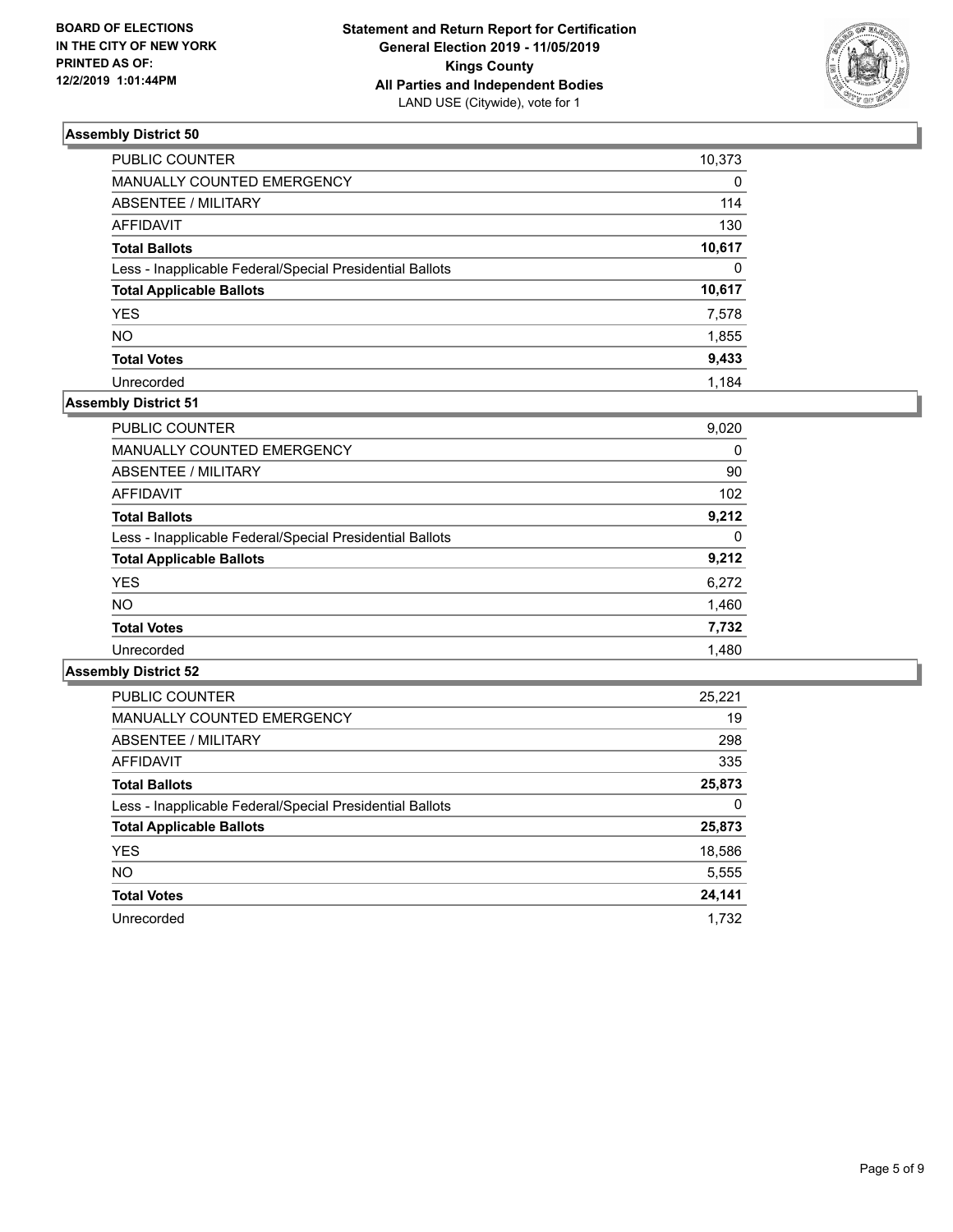

| PUBLIC COUNTER                                           | 10,595       |
|----------------------------------------------------------|--------------|
| MANUALLY COUNTED EMERGENCY                               | 0            |
| ABSENTEE / MILITARY                                      | 76           |
| AFFIDAVIT                                                | 154          |
| Total Ballots                                            | 10,825       |
| Less - Inapplicable Federal/Special Presidential Ballots | $\mathbf{0}$ |
| <b>Total Applicable Ballots</b>                          | 10,825       |
| <b>YES</b>                                               | 7,510        |
| NO.                                                      | 1,345        |
| <b>Total Votes</b>                                       | 8,855        |
| Unrecorded                                               | 1.970        |

## **Assembly District 54**

| PUBLIC COUNTER                                           | 7,922 |
|----------------------------------------------------------|-------|
| <b>MANUALLY COUNTED EMERGENCY</b>                        | 0     |
| ABSENTEE / MILITARY                                      | 84    |
| <b>AFFIDAVIT</b>                                         | 98    |
| <b>Total Ballots</b>                                     | 8.104 |
| Less - Inapplicable Federal/Special Presidential Ballots | 0     |
| <b>Total Applicable Ballots</b>                          | 8,104 |
| <b>YES</b>                                               | 5,482 |
| NO.                                                      | 981   |
| <b>Total Votes</b>                                       | 6,463 |
| Unrecorded                                               | 1.641 |

| <b>PUBLIC COUNTER</b>                                    | 10,242   |
|----------------------------------------------------------|----------|
| <b>MANUALLY COUNTED EMERGENCY</b>                        | $\Omega$ |
| <b>ABSENTEE / MILITARY</b>                               | 156      |
| <b>AFFIDAVIT</b>                                         | 135      |
| <b>Total Ballots</b>                                     | 10,533   |
| Less - Inapplicable Federal/Special Presidential Ballots | 0        |
| <b>Total Applicable Ballots</b>                          | 10,533   |
| <b>YES</b>                                               | 7,231    |
| NO.                                                      | 1,176    |
| <b>Total Votes</b>                                       | 8,407    |
| Unrecorded                                               | 2.126    |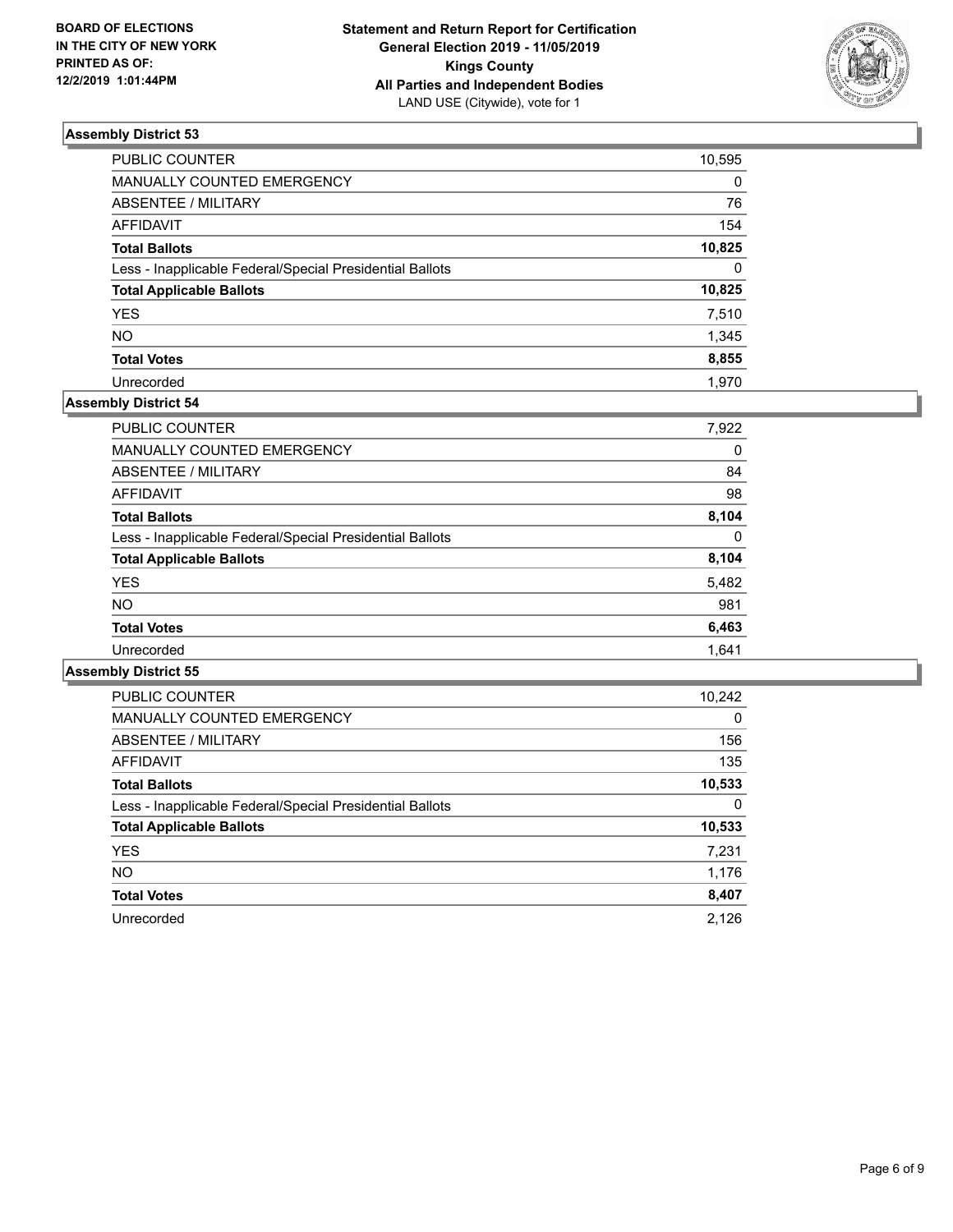

| PUBLIC COUNTER                                           | 14,872   |
|----------------------------------------------------------|----------|
| MANUALLY COUNTED EMERGENCY                               | $\Omega$ |
| <b>ABSENTEE / MILITARY</b>                               | 180      |
| <b>AFFIDAVIT</b>                                         | 221      |
| <b>Total Ballots</b>                                     | 15,273   |
| Less - Inapplicable Federal/Special Presidential Ballots | $\Omega$ |
| <b>Total Applicable Ballots</b>                          | 15,273   |
| <b>YES</b>                                               | 11,148   |
| <b>NO</b>                                                | 1,927    |
| <b>Total Votes</b>                                       | 13,075   |
| Unrecorded                                               | 2.198    |

## **Assembly District 57**

| <b>PUBLIC COUNTER</b>                                    | 21.714         |
|----------------------------------------------------------|----------------|
| <b>MANUALLY COUNTED EMERGENCY</b>                        | $\overline{2}$ |
| ABSENTEE / MILITARY                                      | 305            |
| AFFIDAVIT                                                | 312            |
| <b>Total Ballots</b>                                     | 22,333         |
| Less - Inapplicable Federal/Special Presidential Ballots | 0              |
| <b>Total Applicable Ballots</b>                          | 22,333         |
| <b>YES</b>                                               | 16,331         |
| <b>NO</b>                                                | 3,311          |
| <b>Total Votes</b>                                       | 19,642         |
| Unrecorded                                               | 2.691          |

| <b>PUBLIC COUNTER</b>                                    | 12,120   |
|----------------------------------------------------------|----------|
| <b>MANUALLY COUNTED EMERGENCY</b>                        | $\Omega$ |
| ABSENTEE / MILITARY                                      | 293      |
| <b>AFFIDAVIT</b>                                         | 75       |
| <b>Total Ballots</b>                                     | 12,488   |
| Less - Inapplicable Federal/Special Presidential Ballots | 0        |
| <b>Total Applicable Ballots</b>                          | 12,488   |
| <b>YES</b>                                               | 8,568    |
| NO.                                                      | 1,165    |
| <b>Total Votes</b>                                       | 9,733    |
| Unrecorded                                               | 2.755    |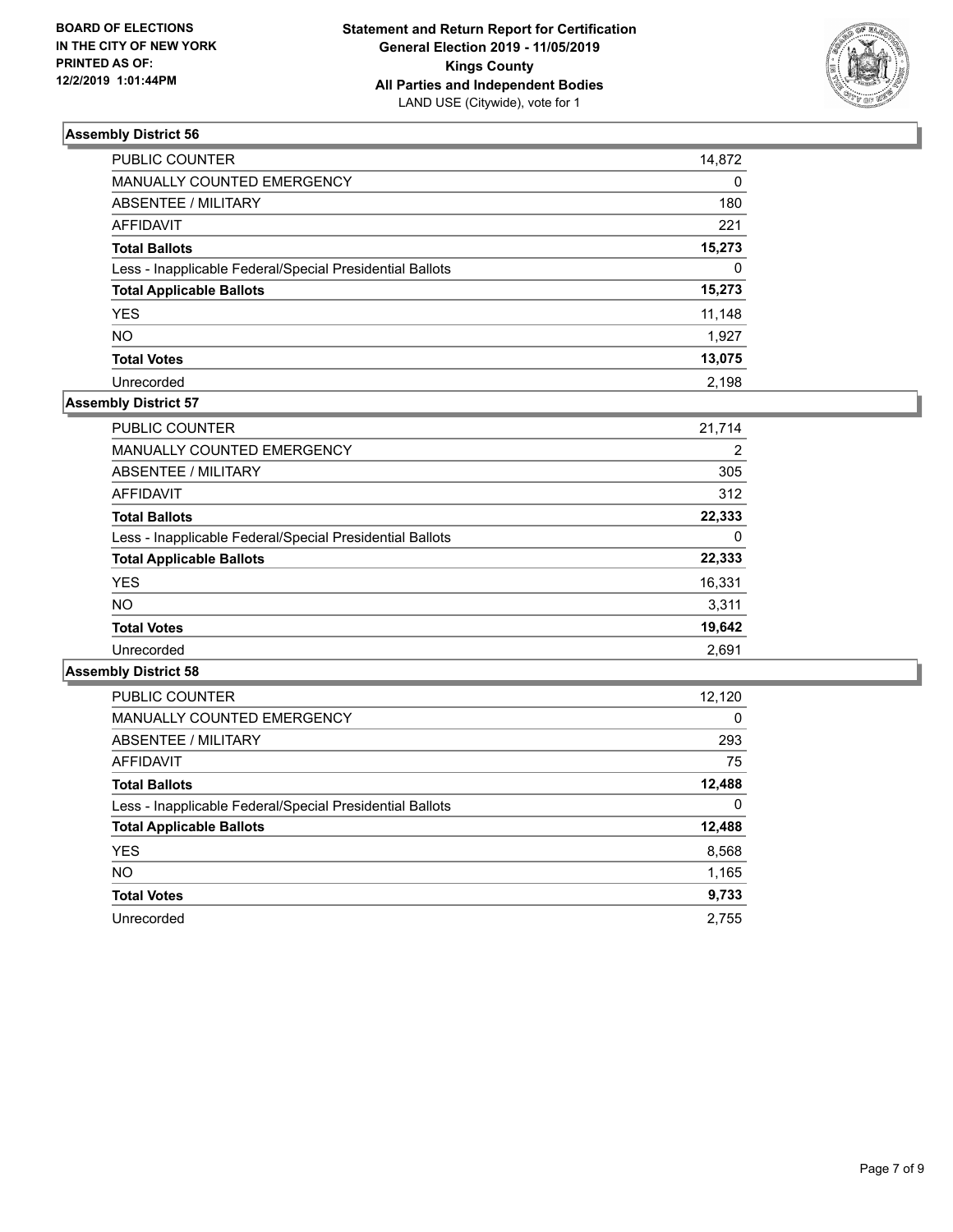

| PUBLIC COUNTER                                           | 12,394   |
|----------------------------------------------------------|----------|
| <b>MANUALLY COUNTED EMERGENCY</b>                        | 2        |
| <b>ABSENTEE / MILITARY</b>                               | 201      |
| <b>AFFIDAVIT</b>                                         | 87       |
| <b>Total Ballots</b>                                     | 12,684   |
| Less - Inapplicable Federal/Special Presidential Ballots | $\Omega$ |
| <b>Total Applicable Ballots</b>                          | 12,684   |
| <b>YES</b>                                               | 7,733    |
| <b>NO</b>                                                | 2,456    |
| <b>Total Votes</b>                                       | 10,189   |
| Unrecorded                                               | 2.495    |

## **Assembly District 60**

| 11,110 |
|--------|
| 0      |
| 165    |
| 72     |
| 11,347 |
| 0      |
| 11,347 |
| 7,305  |
| 1.244  |
| 8,549  |
| 2,798  |
|        |

| <b>PUBLIC COUNTER</b>                                    | 3,387    |
|----------------------------------------------------------|----------|
| <b>MANUALLY COUNTED EMERGENCY</b>                        | $\Omega$ |
| ABSENTEE / MILITARY                                      | 68       |
| AFFIDAVIT                                                | 23       |
| <b>Total Ballots</b>                                     | 3,478    |
| Less - Inapplicable Federal/Special Presidential Ballots | $\Omega$ |
| <b>Total Applicable Ballots</b>                          | 3,478    |
| <b>YES</b>                                               | 2,231    |
| NO.                                                      | 904      |
| <b>Total Votes</b>                                       | 3,135    |
| Unrecorded                                               | 343      |